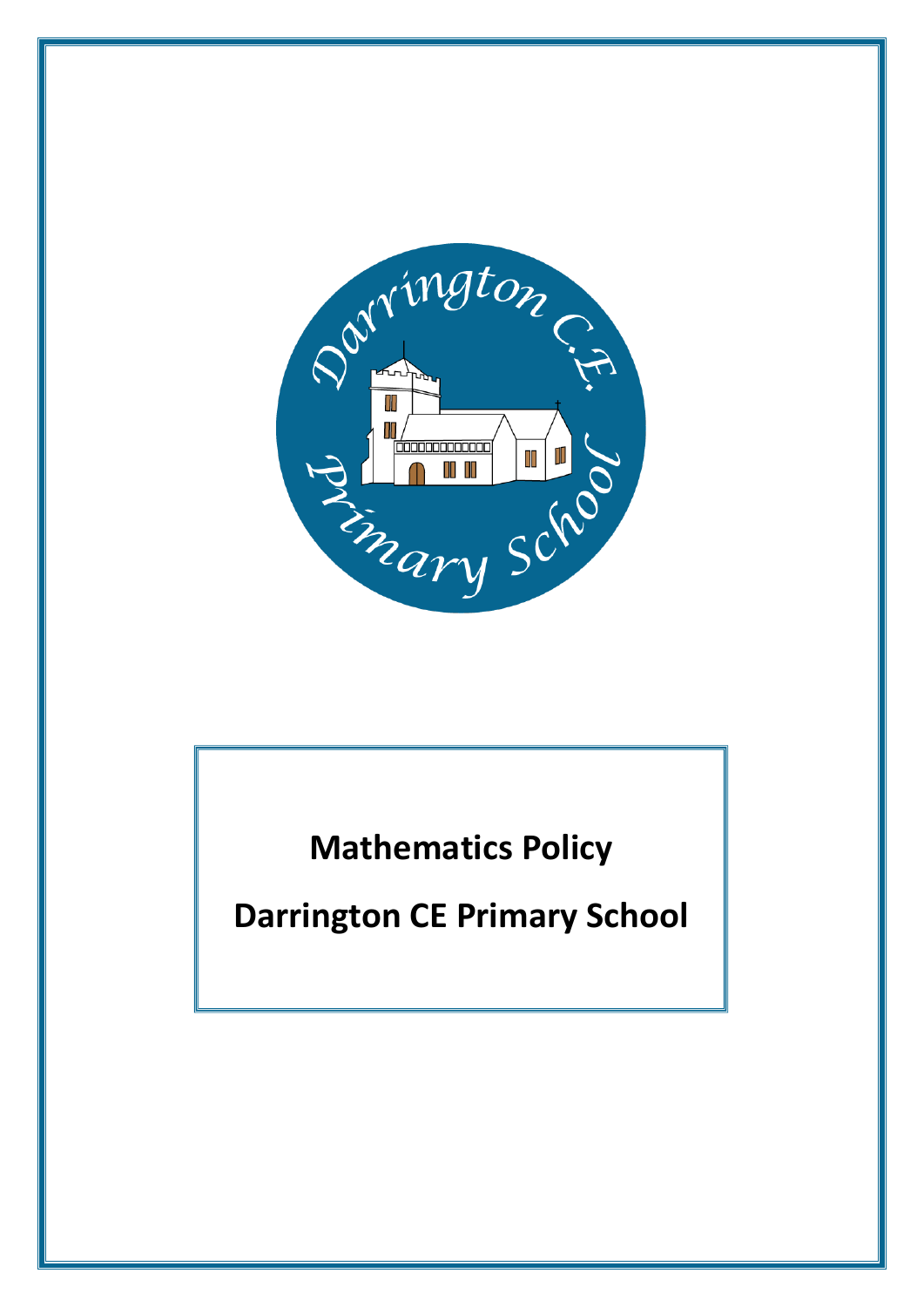"Mathematics is a creative and highly inter-connected discipline that has been developed over centuries, providing the solution to some of history's most intriguing problems. It is essential to everyday life, critical to science, technology and engineering, and necessary for financial literacy and most forms of employment. A high-quality mathematics education therefore provides a foundation for understanding the world, the ability to reason mathematically, an appreciation of the beauty and power of mathematics, and a sense of enjoyment and curiosity about the subject." *(The National Curriculum for Mathematics 2014)*

# **Our Ethos**

At Darrington CE Primary School, we believe that Mathematics is an essential tool for everyday life. It is used to analyse and communicate information and ideas and to tackle a range of practical tasks and real life problems. All learners should become fluent in the fundamentals of mathematics and should be able to reason mathematically and solve problems by applying their mathematical understanding. We endeavour to ensure that children develop an enthusiastic and creative attitude towards mathematics that will stay with them throughout their lives.

Using the Programmes of Study from the National Curriculum for Mathematics we aim to develop:

- An enjoyment and curiosity about mathematics and for children to feel confident to become successful;
- Children's abilities to use and apply mathematics to solve problems in both the classroom and in 'real life' contexts;
- A confidence to communicate ideas in written form and orally;
- Independent and collaborative ways of working, encouraging children to share ideas and solve problems together;
- A wide range of mathematical vocabulary to be modelled and used in the classroom environment;
- The children's ability to recall mental facts accurately and quickly and using effective written calculation methods;
- Children's logical thinking, reasoning and ability to problem solve as transferable life skills.

# **Mastery Statement**

Mastery for ALL is our belief at Darrington CE Primary School. Mastery is an ethos and an approach for excellent learning based around developing secure understanding evidenced through skills of reasoning and problem solving. It is therefore our belief that everyone can master maths and the term is NEVER used as a descriptor for those classed as 'more able' mathematicians.

# **Teaching & Learning**

Each class teacher is responsible for the teaching of mathematics in their classroom, in consultation with and with guidance from the mathematics subject leader. Throughout Years 1-6, there is a daily mathematics lesson of between 45 and 60 minutes. We follow the Effective Maths program of study, teaching across three terms in blocks to deepen understanding. Teachers draw on a range of resources to create the best possible learning environment for our pupils, moving the children through the stages of concrete to pictorial and lastly to abstract understanding. Consolidation weeks are also built into each term to revisit outcomes that have been identified as needing further development.

Reasoning is a part of every lesson, and the use of mathematical discussion in whole-class and small group contexts as well as between talk partners, enables the children to verbalise and discuss their understanding. Working Walls and mathematical resources in each classroom allow the children to explore, clarify and apply their learning. Teachers are encouraged to use innovative and creative lesson formats to engage pupils in developing skills using:

- Mental strategies
- **U** Written methods
- Practical work
- **Investigations and problem-solving**
- Mathematical discussion using precise mathematical language.
- Consolidation of basic skills and routines

Pupils in EYFS learn through a mixture of adult-led activities and child-initiated activities both inside and outside of the classroom. Areas of provision within the classroom support maths, ensuring children are able to access activities throughout the day to practise and develop skills being taught. In addition consistent, daily maths lessons take the form of direct teaching, which is followed up by enhanced activities placed in areas of provision in the classroom which may be accessed independently or supported by an adult.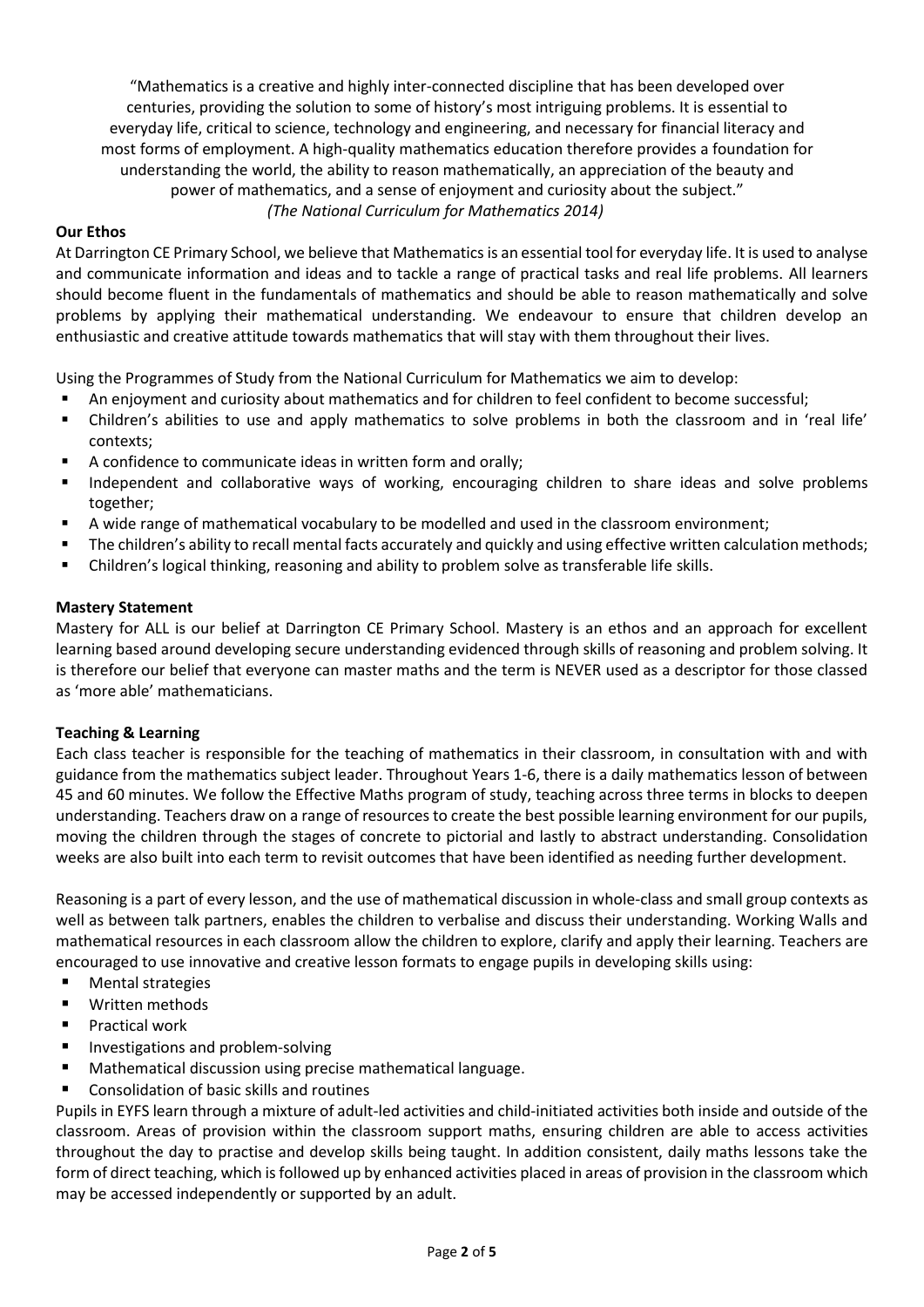### **Children's Records of Work**

Children are taught a variety of methods for recording their work and they are encouraged and helped to use the most appropriate and convenient method of recording. Children are encouraged to use mental strategies before resorting to a written method. All children are encouraged to work tidily and neatly when recording their work. When using squares one square should be used for each digit.

EYFS record informally within the setting. For example on the playground, on whiteboards, using jigsaws and physically ordering numbers. Staff use photographs to maintain records of each child's achievement. Recording in maths books is introduced in the Spring term.

#### **Planning**

Years 1-6 use the Effective Maths scheme of learning for medium term planning. This provides a detailed, structured curriculum which is mapped out across all phases, ensuring continuity and supporting transition. EYFS planning is based on the Early Years outcomes and the Early Learning Goals (Number, Shape Space & Measure).

Short term planning is recorded weekly using the agreed school format. These weekly plans identify the areas of learning and lesson objectives; key vocabulary and resources; teaching input and activities; and deployment of additional adults.

#### **Resources**

In order to support the delivery of maths lessons to all children, the school has a range of resources available. Within the classroom maths resources are available to children at all times. These include basic resources such as number lines, 100 squares, rulers, counters, dienes, base 10 counters, numicon, etc. Other specific resources (e.g. balance scales, meter rulers) are available as required and stored in the cupboards in the school staffroom.

We recognise the importance of a stimulating learning environment. The school provides an environment that is rich in a wide variety of print, pictures, diagrams, charts, tables, models and images. Each classroom has a maths working wall with mathematical vocabulary, visual aids and interactive activities where appropriate. This is updated regularly in accordance with the area of maths being taught at the time.

#### **Assessment, Feedback and Record Keeping**

#### **Short term**

Children's classwork is assessed frequently through regular marking, analysing children's errors, questioning and discussion in books and from lessons. Children's work is marked and feedback is given with next steps as in line with the marking and feedback policy. In EYFS, children's attainment and progress is assessed through observations of their independent learning.

#### **Medium Term**

Each term children in each class are assessed using the White Rose tests. These materials are used alongside judgements from class work and termly PuMA tests to form a teacher assessment for each child against the age related expectations of each year group. These assessments also serve to identify gaps in children's learning that require further consolidation or intervention. In EYFS the children are assessed against the Early Years outcomes statements.

Data is analysed by class teachers and termly meetings are held with the Maths Subject Leader to discuss progress within each class and to identify those who are not making the expected progress, enabling the teacher to discuss any interventions that may be needed beyond quality first teaching. Whole class gaps are also identified and used to inform planning.

#### **Moderation**

Moderation by the Maths Subject Leader and the SLT includes book scrutinies, lesson observations, environment walks and pupil voice surveys. We have visits from our School Improvement Partners, who validate our judgements and identify areas for improvement. Also the EYFS and KS1 teachers attend authority moderation meetings where judgements in maths are verified.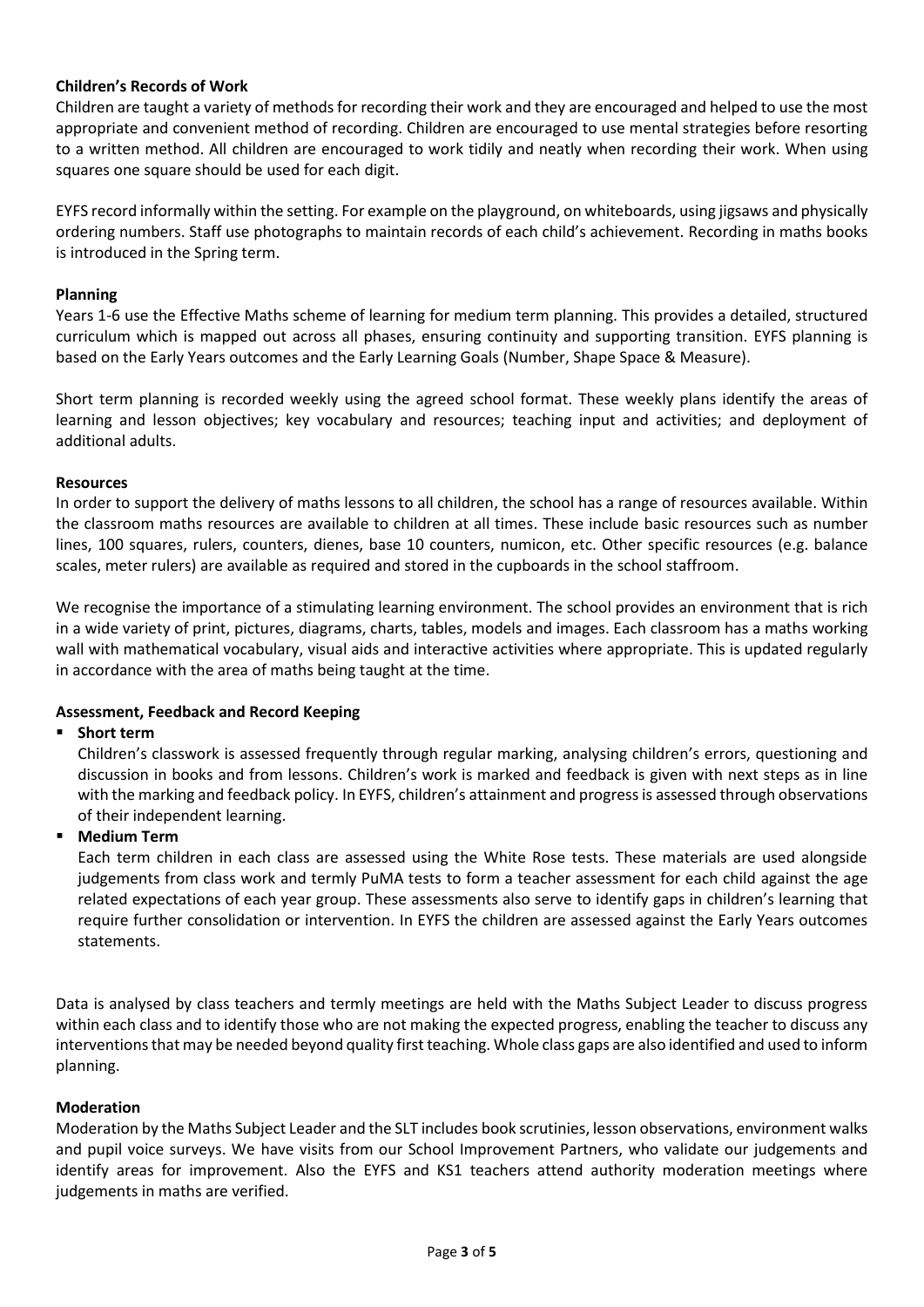# **Contribution of Maths to teaching in other curriculum areas**

Mathematics is a tool for everyday life. It is a network of concepts and relationships and is used to analyse and communicate information and ideas in practical tasks and problems. By making links to other subjects at the initial planning stage we aim to provide real context in which to apply skills taught during the maths lessons.

### **Inclusion**

Children with Special Educational Needs and Disabilities (SEND):

- Within the daily mathematics lesson, teachers provide activities to support children who find mathematics difficult. Children with SEND are taught within the daily mathematics lesson and are able to take part at their level through the support of adults in the classroom and appropriate activities and resources.
- Where applicable children's 'Supporting Me to Learn' plans will incorporate suitable objectives from the Maths curriculum.
- Intervention Groups will take place at times throughout the year, in order to give further support to children working below national expectations.

All children at Darrington CE Primary School have an equal entitlement to access the Maths curriculum and make progress in order to attain the best they can in the subject.

#### **Monitoring Teaching and Learning**

This will be undertaken by the Subject Leader and other members of SLT. Areas to be monitored will be decided at the beginning of each term and will be recorded on the Monitoring Calendar so that staff are informed. Results of any monitoring will be fed back to staff quickly and to SLT so that any action required can be carried out effectively.

#### **Roles and Responsibilities**

#### **Subject Leader:**

- **Support teachers in their planning and teaching;**
- **E** Lead by example in the way they teach in their own classroom;
- **Prepare, organise and lead INSET, with the support of the Head teacher;**
- **Work co-operatively with the Inclusion Manager;**
- Monitor different aspects of maths teaching and learning feeding back to SLT and staff on findings and future actions.
- Attend INSET provided;
- Be available to discuss with the head teacher, class teachers, parents and Maths governor the progress of maths in the school.

#### **Class Teachers:**

 Deliver a daily Maths lesson which is engaging and motivating, is informed by the National Curriculum for Mathematics 2014 or Foundation Stage Profile, and is accessible to all children.

#### **Children:**

 Develop skills, understanding and attainment in Maths through engagement with the lesson, behaviour conducive to learning, independent work and confidence to challenge or ask for help.

#### **Parents / Carers:**

 Support their children's learning in maths by taking an interest in their child's progress, encouraging the children to complete maths homework and having a good relationship with the class teacher so that queries and problems regarding maths can be dealt with easily.